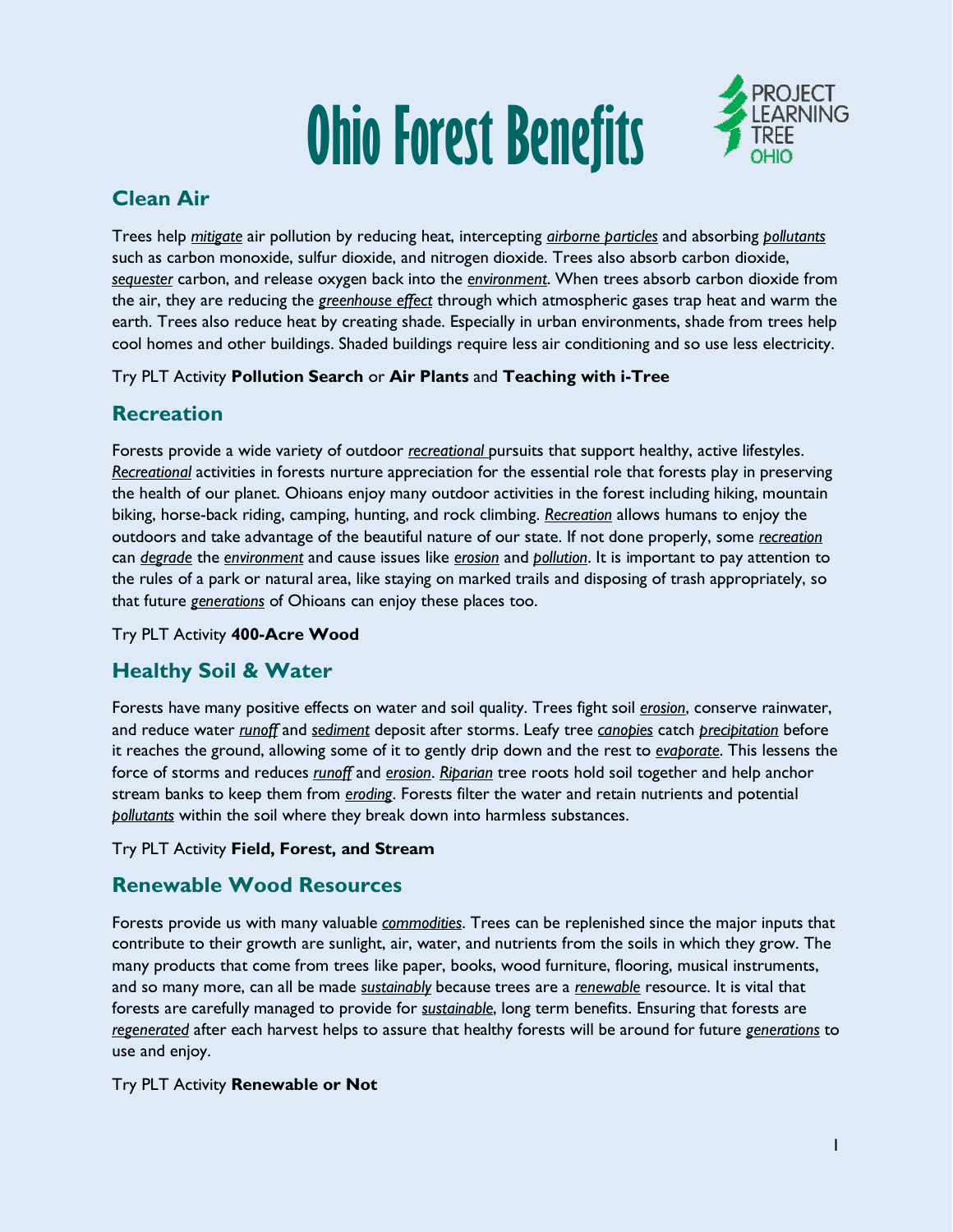# **Human Health and Wellness**

Immersing oneself in nature has many health and wellness benefits. With so much of our lives spent indoors, it is critical for children to spend time outside. Nature and forest therapy are a pathway to the healing powers of nature. While in a natural area, take in your surroundings and interact with the living and nonliving things around you. You do not need to go to a forest. You can connect with nature while at a local park, a garden, walking along a sidewalk with street trees, or admiring a houseplant. Taking time to connect with the *environment* through your different senses can reduce stress, support sleep, and increase relaxation. Spending time in the forest has been shown to significantly reduce the stress hormone *cortisol*, which can suppress the *immune system*. Ohio has ample opportunities for nature therapy in the thousands of parks, forests, and natural areas throughout the state.

#### Try PLT Activity **Get in Touch with Trees** or **Sounds Around**

# **Climate Resilience**

Trees absorb carbon dioxide (CO2), *sequester* carbon, and release oxygen back into the *environment*. Through this process trees act as a *carbon sink*, storing carbon in the global *carbon cycle*. The emission of greenhouse gases such as carbon dioxide has contributed to global climate change through the *greenhouse effect*. Planting trees and effectively *managing forests* can help enhance their ability to *mitigate* climate change by increasing their ability to *sequester* carbon. By absorbing CO2, trees and forests help reduce the *greenhouse effect*. Forests store carbon in living trees, dead trees, *understory* plants, leaf litter on the forest floor, and organic soil.

Try PLT Activity **The Global Climate** or **Our Changing World, Carbon & Climate E-Unit, Southeastern Forests and Climate Change** online module**.** 

# **Ecosystem Biodiversity**

Forests and trees provide valuable *habitat* for Ohio's wildlife. From a bird's nest in an urban tree to a tree snake in the forest, there are many types of animals that make trees their home. Having forests in Ohio is important to support *biodiversity* and keep natural *ecosystems* intact. Many of Ohio's forests are under pressure from non-native *invasive* plants, insects, and diseases. These forest invaders can negatively impact forest health and outcompete beneficial native plants and wildlife. Through appropriate *forest management*, the effects of invasive species can be *mitigated* to provide for a healthy functioning forest *ecosystem*.

#### Try PLT Activity **Trees as Habitats**

# **Green Jobs**

Ohio's forests also contribute to the livelihood of Ohioans through supporting industries and providing jobs. Many people work to keep Ohio's trees and forest *ecosystems* healthy, productive, strong, and safe for all to enjoy. Forests are managed for multiple uses such as producing timber, providing food and *habitat* for wildlife, *recreation*, and improving water quality, just to name a few. Forest activities require the work of many professionals. Some examples include forest managers, loggers, forest ecologists, urban foresters, hydrologists, naturalists, wildlife biologists, and many others who dedicate their careers to working in the forest. Forests provide an opportunity for many types of scientists to conduct research on the complex forest *ecosystem*.

Try PLT Activity **Who Works in this Forest?** and PLT's **Green Jobs**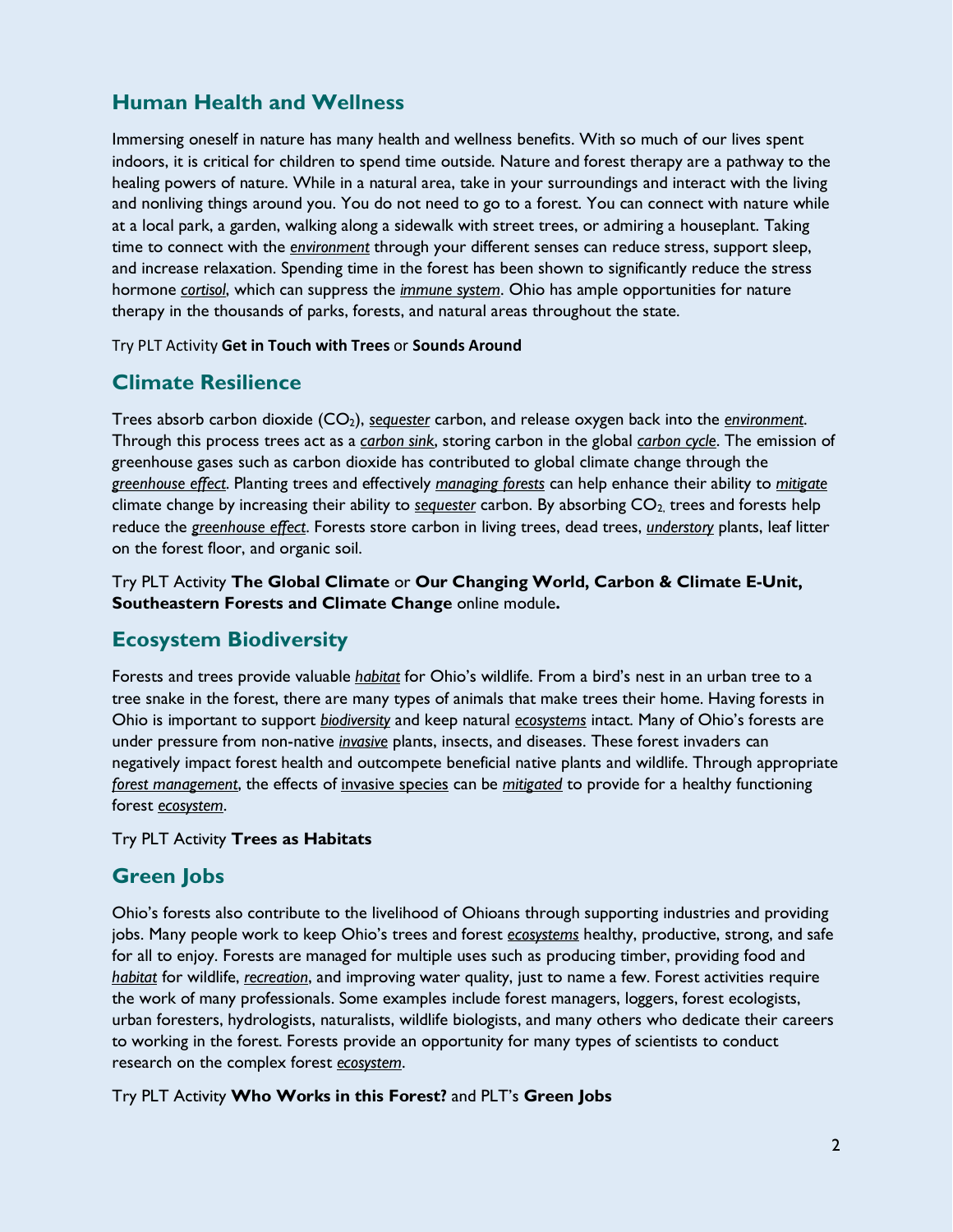## **Glossary**

**Biodiversity-** the variety of life reflected in the variety of ecosystems and species, their processes and interactions and the genetic diversity within and among species.

**Canopy-** the forest layer formed by the leaves and branches of trees or shrubs. There may be several canopy layers.

**Carbon cycle-** the circulation and recycling of carbon atoms, especially through the processes of photosynthesis, respiration, and decomposition.

**Carbon sink-** something in the natural environment viewed in terms of its ability to absorb carbon dioxide from the atmosphere (examples are forests and the ocean)

**Commodities-** a useful or valuable thing

**Cortisol-** a stress hormone, like an alarm system for the human body.

**Degrade**- Worsen, weaken, deteriorate. Environmental degradation is damage done to the environment through activities that cause harm to ecosystems and their components such as soil, water, and air.

**Ecosystem-** the interacting system of a biological community and its nonliving environment; also the place where these interactions occur

**Environment-** the sum of all external conditions and influences that affect the development and ultimately, the survival of an organism or group of organisms

**Erosion-** the wearing away of the land surface by wind or water. Erosion occurs naturally from weather or runoff but is often intensified by some human activities.

**Evaporate-** Evaporation is the physical change of state in which a liquid is transformed into a vapor of gas.

**Generations-** all the people born and living at about the same time

**Greenhouse effect-** the trapping of heat by gases, such as carbon dioxide, methane, and nitrous oxides in the Earth's atmosphere

**Habitat-** an area that provides an animal or plant with adequate food, water, shelter, and living space in a suitable arrangement

**Immune system-** the defense system in the human body that fights off foreign substances and infection

**Invasive-** An invasive species is a plant, animal, or other organism that is typically nonnative to a particular ecosystem and whose introduction causes or is likely to cause harm to the economy, environment, or human health.

**Management-** Forest management is the practical application of scientific, economic, and social principles to the administration of a forest.

**Mitigate-** to lessen in force or make less severe

**Pollutants-** any introduced gas, liquid, or solid that makes a resource less useful or unfit for a specific purpose

**Precipitation-** water from the atmosphere that falls to the ground as rain, snow, sleet, or hail.